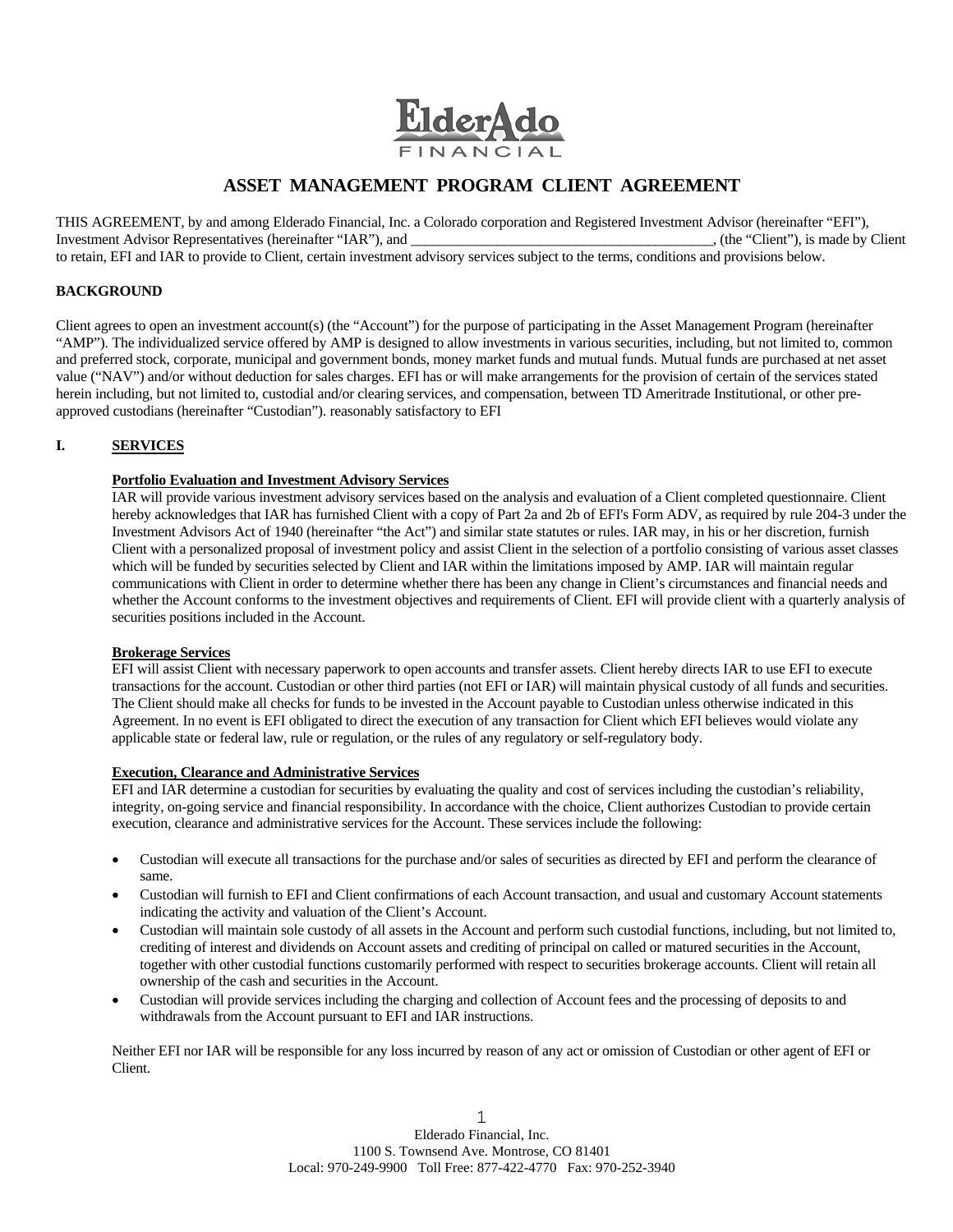## **Advisor Services and Conflicts of Interest**

EFI provides advisory services to multiple Clients resulting in our Client relationships being non-exclusive. Client recognizes and agrees that EFI and IAR may take action in the performance of its duties on behalf of other clients or on behalf of itself, which may differ from the action taken in the Client's Account. EFI advisors strive to avoid circumstances where one client's interest may conflict with another client.

EFI and our advisors are not dually registered or affiliated with a broker/dealer and do NOT accept or receive compensation on the sale of securities products, mutual funds, or annuities.

With approval from the Client, EFI advisors may work with other professionals such as attorneys, accountants and insurance agents who EFI feels will be suitable for the unique needs of the Client. In the event a conflict of interest occurs while EFI is working with another professional concerning the Client, the issue will be disclosed to the Client and action taken as needed to resolve the conflict. EFI maintains the policy that NO referral commissions are paid to other professionals when Clients are referred to their services.

#### **Trading Instructions**

The Client hereby grants EFI or its IAR (so long as fully licensed with EFI) authority to execute trades in Client account in securities and financial instruments including buying and selling of stocks, bonds and mutual funds. EFI and IAR are authorized to withdraw and / or transfer money, securities or property from the Account in the name of the Client and as described in Section III. The Client understands that cash awaiting investment or reinvestment will be invested in money market funds.

## **II. ASSET MANAGEMENT PROGRAM PORTFOLIO PARAMETERS**

### **Minimum Account Size**

Client will open and maintain the Account with a minimum value of \$100,000 in any combination of cash and securities. All securities will be valued on the date received by the Custodian and in the manner set forth in Section IV of this Agreement. EFI, in its discretion, may accept a lower minimum value.

## **Additions & Withdrawals**

It is understood that Client may make additions to the Account. Additions to the Account at any time other than on the first day of a month are subject to additional fees on a prorated basis. Client may withdraw Account assets subject to the usual and customary securities settlement procedures. In the event withdrawals cause the Account's asset value to fall below the required minimum, Client understands this Agreement may be subject to termination and to the provisions described in Section V. Client further understands that AMP is designed as a long-term investment vehicle and withdrawals of assets may impair the achievement of Client's investment objective.

Client is hereby advised and understands that any reallocation, withdrawal or addition to the Account may involve capital gains and/or losses for each transaction, and in non-tax deferred accounts may result in Client being subject to additional taxes and/or tax reporting. Client understands that the AMP program is based on concepts involving strategic asset allocation and is not a "timing" service.

## **Investment Discretion**

EFI receives discretionary authority from Clients who participate in the AMP by the signature of Client on the AMP Client Agreement at the beginning of an advisory relationship. This enables EFI to select the identity and amount of securities to be bought or sold, then proceed in a timely manner with changes to the Account. The Limited Power of Attorney agreed upon by the Client is limited to the purchase and sale of securities, including the trading of options, if applicable, and includes the authorization for management fees to be paid to EFI from Account.

Subject to any investment restrictions or guidelines which may be communicated to EFI by the Client, EFI will have full discretion and authority, without obtaining the Client's prior approval, to manage the investment and reinvestment of the Account and will use its best efforts to increase the value of the Account by investing and reinvesting in such a manner as EFI considers appropriate. Without limiting the generality of the foregoing, EFI may take the following actions with respect to the Account: (i) to effect purchases, sales and otherwise trade in any instrument generally known as a security and any options thereon (if covered) and, if requested by Client, to engage in short sales, margin transactions and uncovered option transactions; (ii) to make all decisions relating to the manner, method and timing of investment transactions, and (iii) to execute, in the name and on behalf of the Client, all such documents and to take all such other actions which EFI considers necessary or advisable to carry out its duties hereunder. Client authorizes EFI to take all necessary action to effect securities transactions for the Account. This grant of discretion will remain in full force and effect until terminated by Client or EFI

> 2 Elderado Financial, Inc. 1100 S. Townsend Ave. Montrose, CO 81401 Local: 970-249-9900 Toll Free: 877-422-4770 Fax: 970-252-3940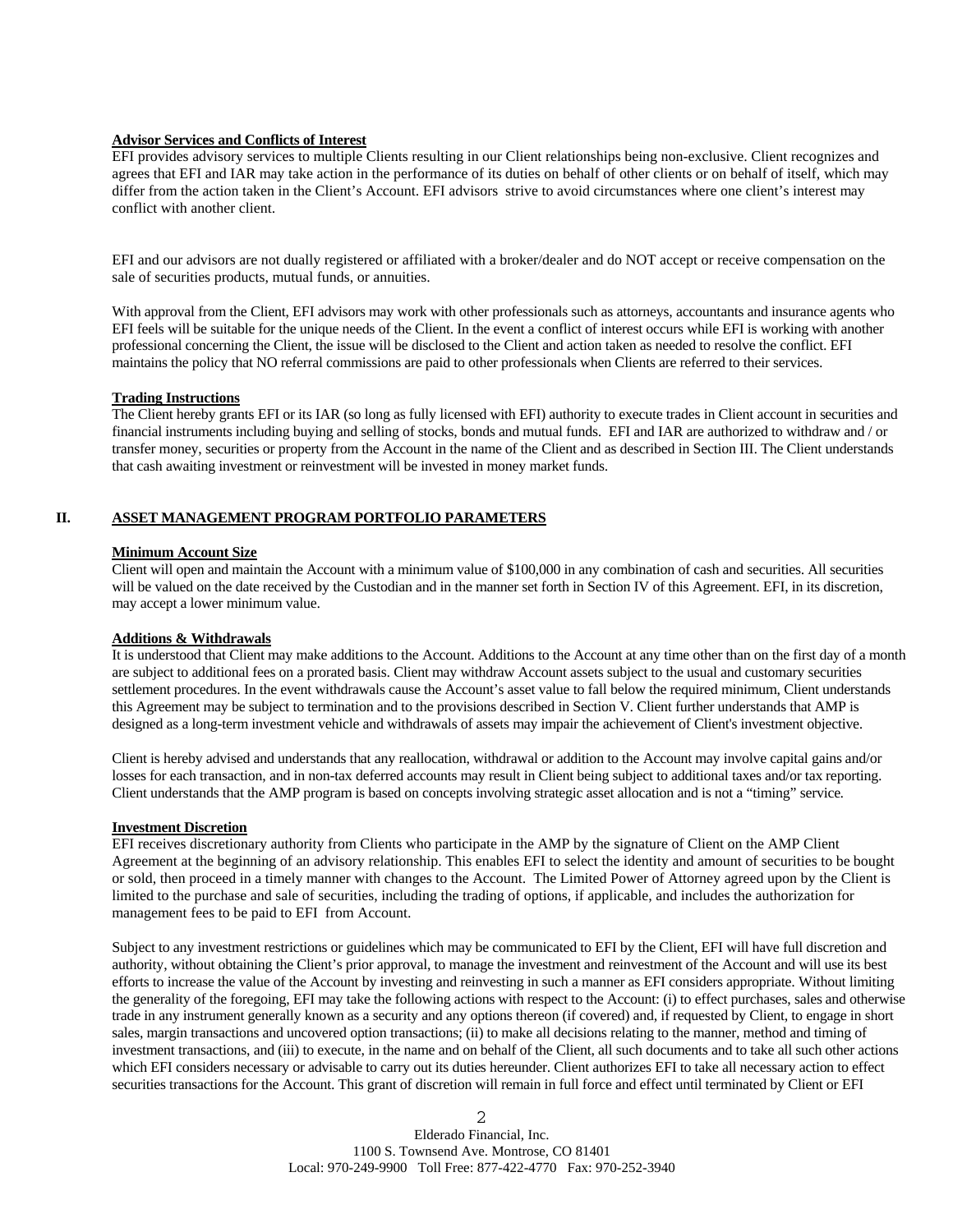pursuant to this Agreement, or until EFI receives notice of Client's death. The termination of this grant of discretion will constitute a termination of this Agreement. If, in the event of Client's death, EFI acts in good faith pursuant to this grant of discretion without actual knowledge of Client's death, any action so taken, unless otherwise invalid or unenforceable, will be binding on Client's successors in interest.

In all cases, discretion is exercised in a manner consistent with the stated investment objectives, guidelines, or limitations previously provided by the Client and agreed to by EFI. It is the Client's responsibility to advise EFI of any changes in the Client's investment goals. All Clients are encouraged to review their objectives and account performance with EFI each year, either in person, phone conference, or by email.

# **III. AUTHORIZATION TO DEBIT ACCOUNT**

Client authorizes EFI to debit all Account Fees payable pursuant to Section V directly from the Client's AMP Account. It is agreed by the Client and EFI that the fees due under this Agreement will be payable, first, from free credit balances in the account, second, from the liquidation or withdrawal (which the Client hereby authorizes) by EFI of the Client's shares of any money market fund or balances in any money market account and finally, from the liquidation of other securities in the Account.

## **IV. ACCOUNT VALUATION**

The value of any securities denominated in currencies other than US dollars will be translated into dollars at the prevailing market rates as determined by EFI, which determination Client hereby confirms will be final. In computing the market value of any security or other investment in the Account, each security listed on a national securities exchange will be valued, as of the valuation date, at the closing price on the principal exchange on which it is traded. Any other security or investment in the Account will be valued in a manner determined in good faith by EFI to reflect fair market value, which determination Client hereby confirms will be final.

## **V. ASSET MANAGEMENT SERVICES AND FEES**

## **Payment of Fees**

Clients who enter into an agreement with EFI for the AMP will be provided asset management services. Client authorizes EFI to deduct all account fees and transaction charges from Client's accounts. Fees are payable in arrears based upon the asset value on the last day of the previous month as  $1/12<sup>th</sup>$  of Client's annual fees. The first payment is due upon conclusion of the month in which the account is established. These fees will be debited from Client's accounts between the  $1<sup>st</sup>$  and  $15<sup>th</sup>$  of the month following the end of the previous calendar month by the custodian where the account is held, then forwarded to EFI. All fees and charges will be clearly noted on Client's statements. Each time a management fee is directly deducted from a Client Account, EFI will send the Client an invoice stating and itemizing the fee.

Client understands and agrees that EFI may change the AMP Fee Schedule at any time, after the first year that this Agreement is in effect, by giving Client 30 days prior written notice.

Refer to Schedule I for the AMP Fee Schedule for further detail. Fees may be negotiated per advisor discretion. EFI does not have a minimum fee requirement.

## **Other Fees**

Clients may incur and are responsible for certain fees, charges and commissions imposed by third-parties for executing transactions and other custodial services for Client accounts. Such fees, charges and commissions are separate and distinct from EFI's fee. These fees and expenses will generally be used to pay management fees for the funds, other fund expenses and account administration (e.g., custody, brokerage and account reporting). Mutual funds and exchange traded funds also charge internal management fees, which are disclosed in the fund's prospectus.

# **Assignment and Termination of Agreement**

The Client or EFI may cancel the Agreement at any time with written notice. If the Client cancels the AMP after EFI has begun managing the Account, a prorated monthly fee may be deducted from the account prior to delivery of securities. If a prorated amount is deducted, it will be calculated by determining the number of days the client accounts were managed since the last billing date times the billing rate. Since fees are payable in arrears based upon the asset value on the last day of the previous month, there will be no prepaid, unearned fees to refund.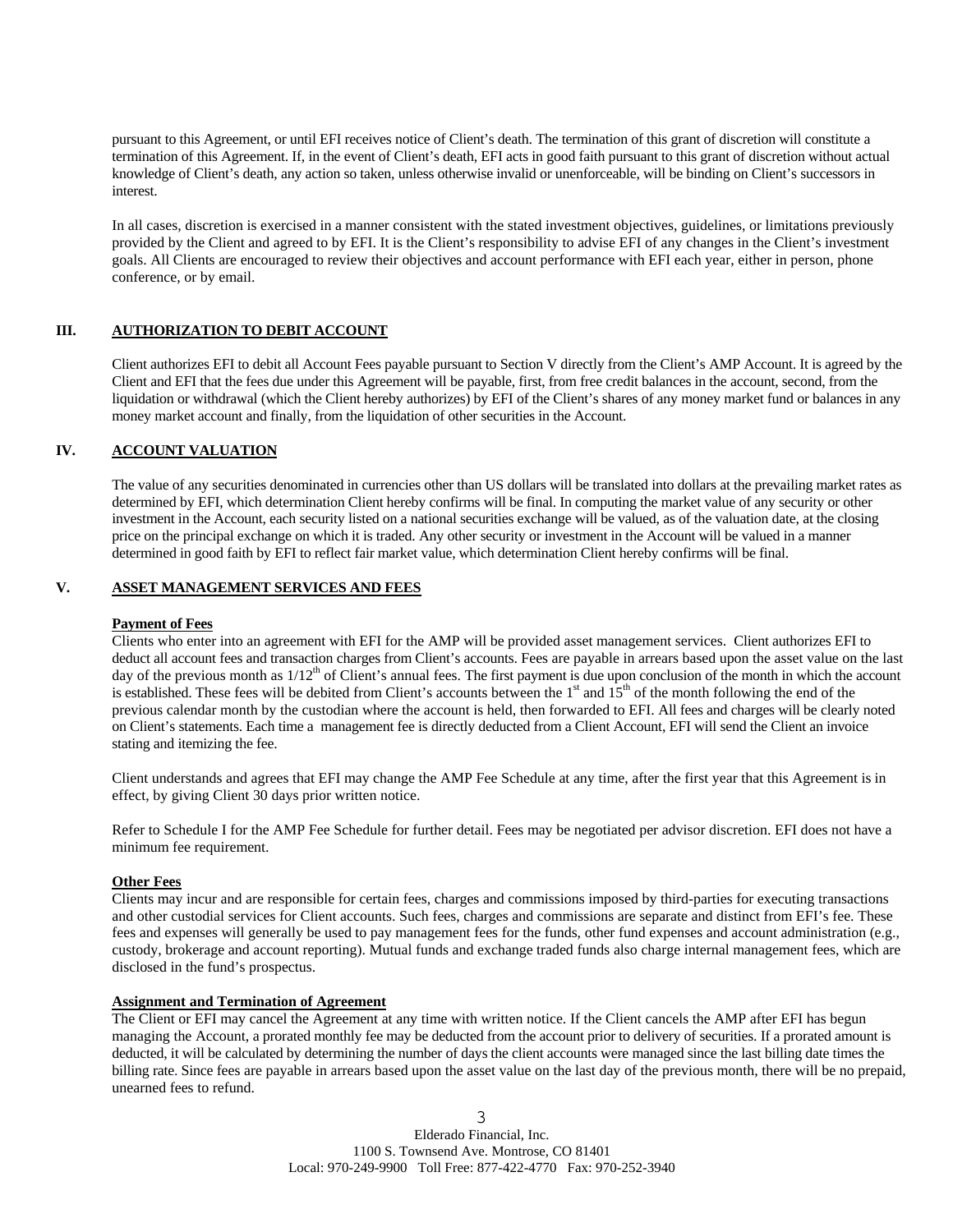Client agrees that such termination will not affect the liabilities or obligations of the parties under this Agreement which arise from transactions initiated prior to termination. EFI will direct the Custodian to deliver securities held in the Account as instructed by the Client. If the Account is liquidated as the result of a termination notice, Account assets will be payable to Client within ten (10) business days of liquidation, subject to normal brokerage settlement terms. Client will be responsible for any fees or charges incurred by Client from third parties as a result of maintaining managed accounts or for any securities transactions executed.

## **Performance-Based Fees**

EFI does not charge any performance-based fees (fees based on a share of capital gains on or capital appreciation of the assets of a Client).

## **VI. REPRESENTATIONS**

#### **Client Authority**

If Client is a corporation, the signatory on behalf of such Client represents that the execution of this Agreement has been authorized by appropriate corporate action. Client further agrees to advise EFI of any event which might affect this authority of the enforceability of this Agreement. Client acknowledges and understands the investment approach, related risk factors, and the fees associated with investing in the AMP program.

#### **Confidential Investor Profile**

An Investor Profile must be completed prior to the acceptance of this Agreement by EFI. The Client represents that all financial and other information that it furnishes to EFI, including information contained in the Client's Investor Profile, is true, complete and correct in all respects and may be relied upon by EFI and IAR for the purposes of providing the services described in this Agreement. Client agrees to inform EFI verbally or in writing of any material change in Client's circumstances which might affect the manner in which client's assets should be invested. EFI and IAR will have no liability for Client's failure to timely inform them of any material change in Client's financial circumstances. Further, Client hereby indemnifies EFI and IAR for any losses, claims, damages or liabilities, including legal fees, which EFI may incur resulting from its reliance upon information provided by Client in the Investor Profile.

None of the information and data provided by the Client to EFI and IAR will be disclosed by EFI and IAR to any other non-related firm, person or entity without the prior consent of the Client, unless such disclosure is required by applicable law, rules and regulations, including, but not limited to, the rules and regulations of the Securities and Exchange Commission and the National Association of Securities Dealers, Inc.

## **No Guarantee**

Client represents that neither EFI nor IAR has made any guarantee, either oral or written, that Client's investment objectives will be achieved.

## **Liability**

EFI and its respective directors, employees, shareholders, officers, controlling persons or affiliates will not be liable to the Client for any act or omission in connection with the performance of EFI's services hereunder, other than as a result of EFI's negligence, bad faith, malfeasance or reckless disregard of its duties and obligations hereunder. The Client will indemnify EFI and its Affiliates against, and hold them harmless from, any liability, loss, cost, expense or damage (including attorney fees and disbursements) arising from any claim asserted or threatened to be asserted by any third party with respect to the matters as to which such person is exculpated from liability pursuant to this Section. Notwithstanding any of the foregoing to the contrary, the provisions of this Section will not be construed so as to relieve EFI and its Affiliates of, or provide indemnification with respect to, any liability to the extent, but only to the extent, that such liability may not be waived, limited or modified under applicable law, but will be construed so as to effectuate the provisions of this Section VI to the fullest extent permitted by law. The federal securities laws impose liabilities under certain circumstances even on persons who act in good faith and, without limiting the generality of the preceding sentence, nothing in this Agreement will in any way constitute a waiver or limitation of any rights which the Client may have under federal securities laws.

## **No Restrictions**

Client represents and warrants that Client is the beneficial owner of any securities deposited by Client in the Account and that there are no restrictions on the transfer, sale or public distribution thereof. Client will notify each of EFI and IAR promptly in writing if any such restrictions arise and if Client or any affiliate of Client is an affiliate, director, or controlling person of any issuer whose securities are purchased for the Account.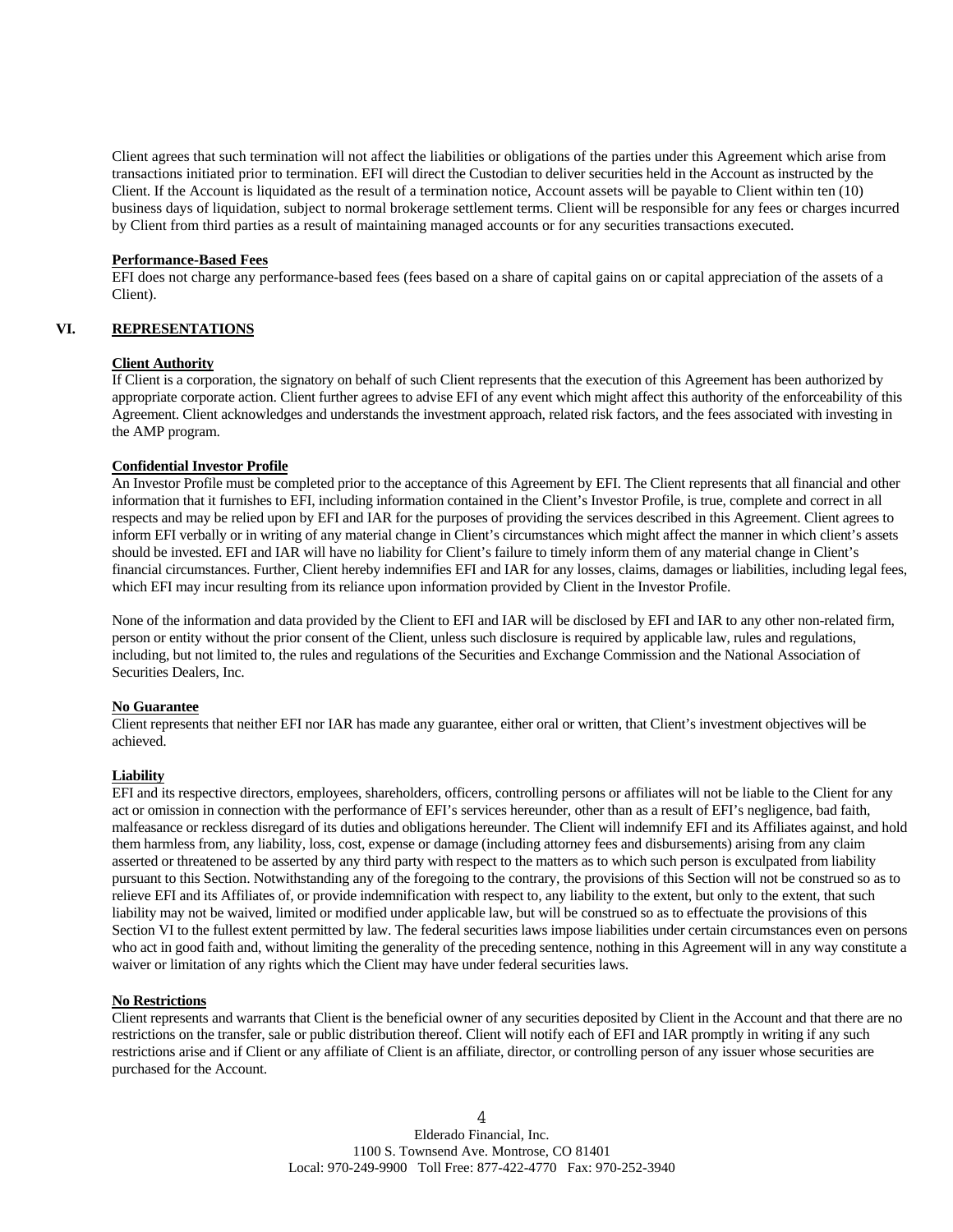## **Force Maejure**

Neither EFI nor IAR will be liable for loss caused directly or indirectly by government restrictions, exchange or market ruling, suspension of trading, war, strike, interruption of transportation, communications, or data processing services, or other conditions beyond their control.

#### **Proxy Voting and Other Legal Notices**

Except as required by applicable law, neither EFI or IAR will be required to take any action or render any advice with respect to the voting of proxies solicited by or with respect to the issuers of securities in which assets of the Account may be invested. In addition, neither EFI nor IAR will be obligated to render advice or take any action with respect to securities or other investments presently or formerly held in the Account, on behalf of Client or the issuers thereof, which become the subject of any legal proceedings, including bankruptcies. If Client has agreed to in writing, EFI or IAR will be responsible for voting proxies solicited by, or with respect to, the issuers of any securities held in the Account in the best interests of plan participants and beneficiaries in accordance with its policies and procedures for the voting of proxies.

#### **Residence**

Client will promptly notify EFI and IAR in the event Client becomes a resident of a different state than Client provided on the client questionnaire. If the new state of residence requires EFI or IAR to be registered as an investment adviser but neither EFI or IAR is not so registered, EFI may terminate this Agreement in accordance with the terms listed in this Agreement.

#### **Confidentiality**

All information and advice furnished by either party to the other hereunder, including their respective agents and employees, will be treated as confidential and will not be disclosed to third parties except as granted by client or required by law, rule or regulation as described in our privacy statement.

# **VII. MISCELLANEOUS**

## **Notices**

All written notices to any party under this Agreement may be sent to the appropriate party by postal mail delivery to the address on record, electronic delivery to the email on record, hand delivered or by fax delivery.

#### **Waiver**

The failure of either EFI or IAR to insist at any time upon strict compliance with this Agreement or with any of its terms or any continued course of such conduct on their part will not constitute a waiver, by either EFI or IAR of any of their rights. Except as otherwise provided for herein, no provision of this Agreement will in any respect be waived, modified or amended unless such waiver, modification or amendment is in a writing signed by duly authorized officers of EFI.

#### **Governing Law; Severability**

This Agreement will be governed by and construed under the applicable laws of the State of Colorado, without giving effect to its conflict of law principles. All transactions under the Agreement will be subject to all applicable laws, rules and regulations of governmental authorities, and the applicable regulations and customs of exchanges, markets and clearing houses. Whenever any law, rule, or regulation is enacted by any governmental authority, exchange, market, or clearing house that affects in any manner or is inconsistent with any of the provisions of the Agreement, the provisions of the Agreement so affected will be deemed modified or superseded to the extent necessary in order to avoid violation of such enactment.

If any provision or condition of this Agreement will be held to be invalid or unenforceable by any court, regulatory or self-regulatory agency or body, the validity of the remaining provisions and conditions will not be affected thereby, and this Agreement will be carried out as if any such invalid or unenforceable provision or condition were not contained herein.

#### **Captions**

All section headings of this Agreement are for reference only and don't affect the meaning or interpretation of this Agreement.

#### **Entire Agreement**

This Agreement represents the entire agreement between the parties with respect to the subject matter contained herein.

#### **Acknowledgment of Disclosure Documents**

5 Elderado Financial, Inc. 1100 S. Townsend Ave. Montrose, CO 81401 Local: 970-249-9900 Toll Free: 877-422-4770 Fax: 970-252-3940